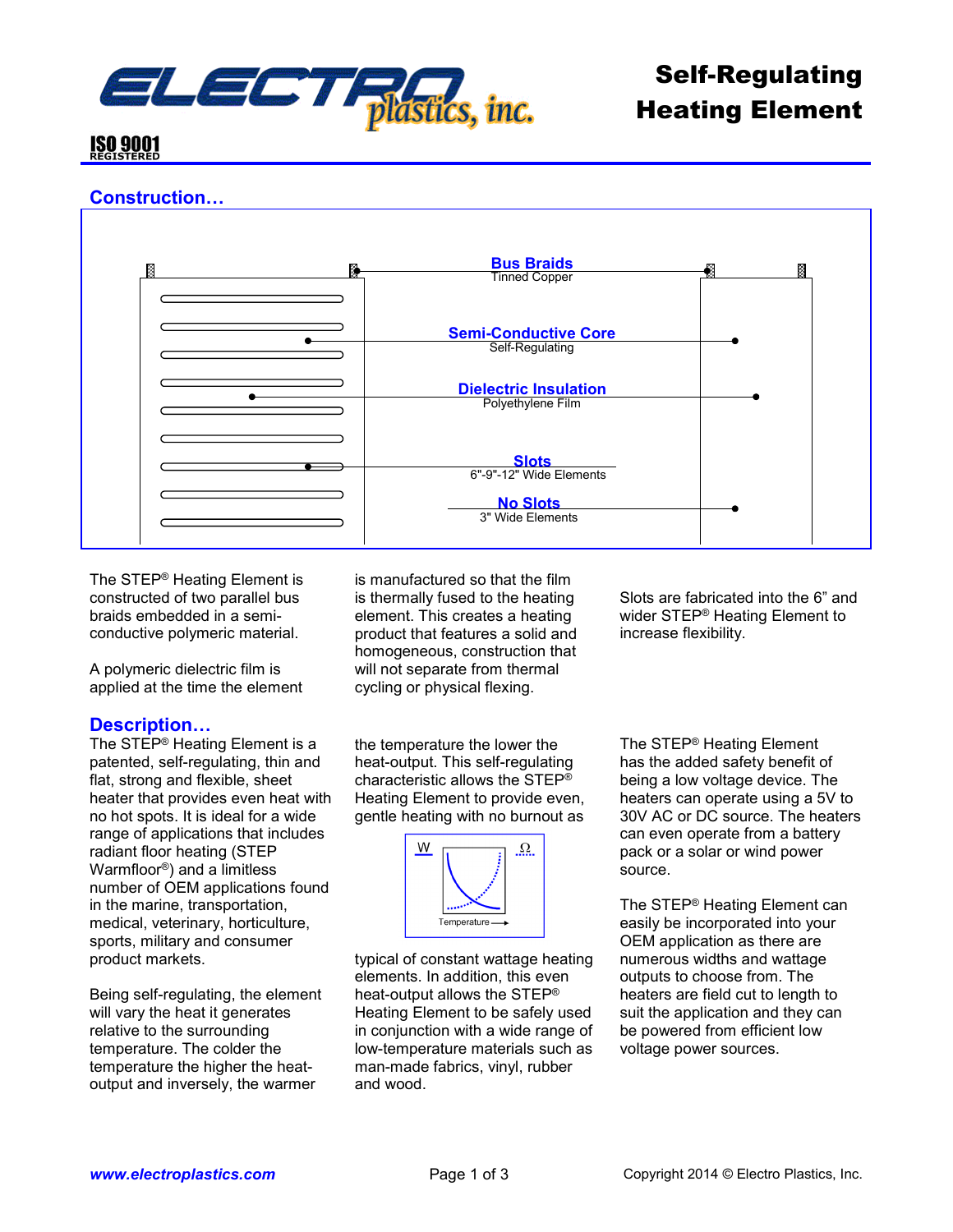### **Product Specifications…**

| <b>Heating element type</b>   | Positive Temperature Coefficient (PTC) semi-conductive polymer          |  |  |  |  |
|-------------------------------|-------------------------------------------------------------------------|--|--|--|--|
| <b>Dimensions</b>             | Widths available: 3" (7 cm), 6" (15 cm), 9" (23 cm) and 12" (30 cm)     |  |  |  |  |
|                               | Thickness: 3/64" (1.2 mm)                                               |  |  |  |  |
|                               | Length: cut to order with a 174 Ft (53 m) maximum shipping spool length |  |  |  |  |
|                               | Weight: $3$ " Width $-$ 0.08lb/ft (0.12kg/m)                            |  |  |  |  |
|                               | 6" Width $- 0.12$ lb/ft (0.18kg/m)                                      |  |  |  |  |
|                               | 9" Width - 0.18lb/ft (0.27kg/m)                                         |  |  |  |  |
|                               | 12" Width - 0.23lb/ft (0.34kg/m)                                        |  |  |  |  |
| <b>Output wattage</b>         | 1.0 W/ft (3 W/m) through 24 W/ft. (80 W/m) @ 68°F (20°C)                |  |  |  |  |
| <b>Supply voltages</b>        | 5V to 30V, AC or DC source                                              |  |  |  |  |
| <b>Bus braid</b>              | 15 AWG tinned copper flat braid                                         |  |  |  |  |
| Dielectric jacket             | PE film, thermally bonded to heating element                            |  |  |  |  |
| Minimum bending radius        | 3/32" (2.5mm) @ 32°F (0°C)                                              |  |  |  |  |
| Maximum exposure temperature  | 176°F (80°C)                                                            |  |  |  |  |
| <b>Chemical Compatibility</b> | Element MEP is resistant to water and most chemicals.                   |  |  |  |  |

**NOTE**: With new products and chemicals entering the market, it is very important to test the compatibility of the materials used in direct contact with the STEP® Heating Element.

### **Approvals / Certifications…**

Electro Plastics, Inc. has various approvals and certifications for the finished products it manufacturers such as STEP Warmfloor® and STEP® Marine brand of heating systems. It is the responsibility of the OEM to secure the necessary finished product approvals that are market appropriate and industry required for the finished product they are manufacturing using the STEP® Heating Element.

### **Model Number Matrix…**



#### **Product Options…**

| <b>Option Code</b> | <b>Description</b>                                                                |
|--------------------|-----------------------------------------------------------------------------------|
| NS                 | No Slots, slots only applicable to the $6" - 9" - 12"$ wide STEP® Heating Element |
| MEP                | Electrically insulated and chemically inert                                       |